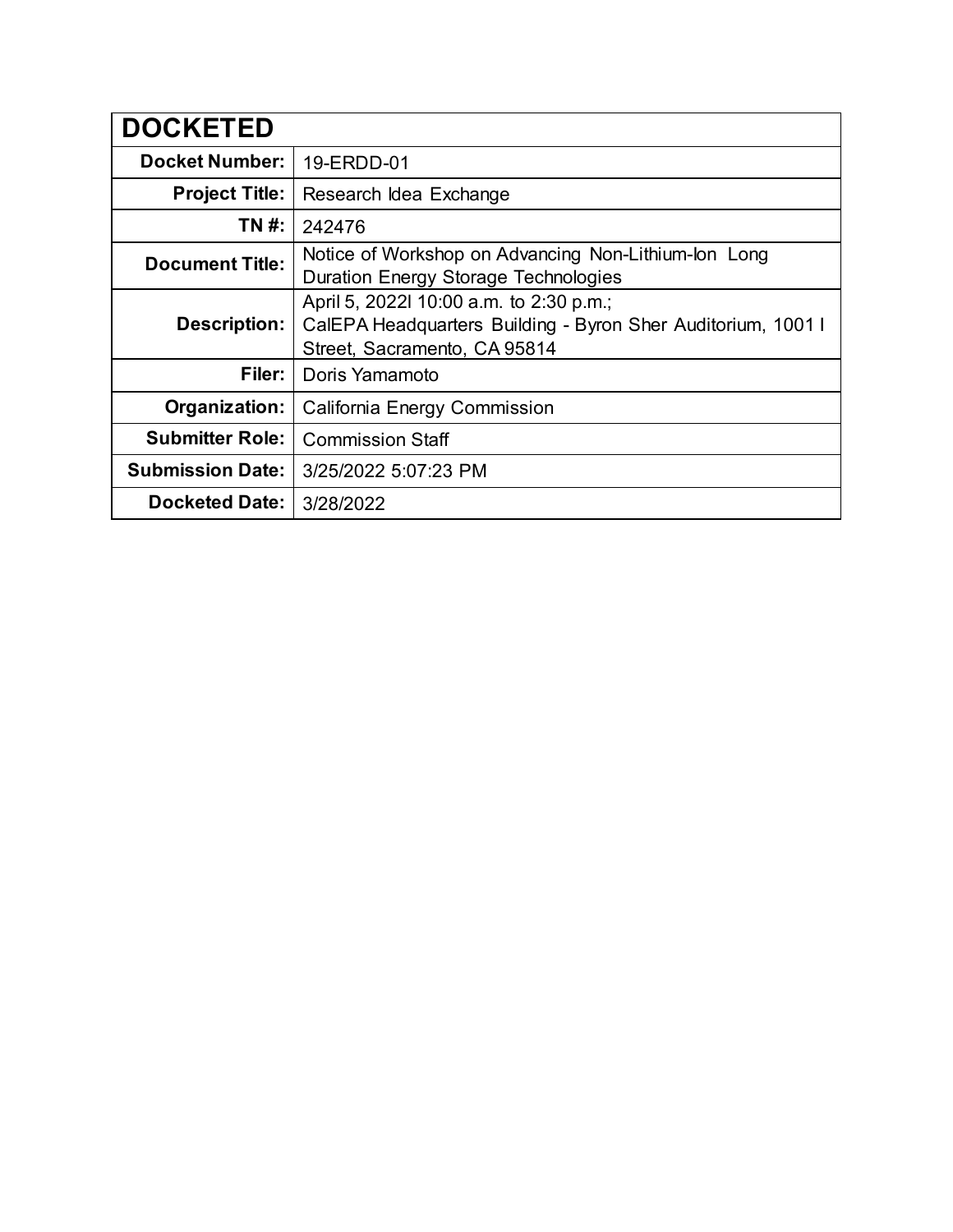#### **CALIFORNIA ENERGY COMMISSION** 715 P Street

Sacramento, California 95814

[energy.ca.gov](http://www.energy.ca.gov/) CEC-70 (Revised 11/2021)

*IN THE MATTER OF:*

*Solicit Public Comments on Methods to Advance the Commercialization of Non-Lithium-Ion Long Duration Energy Storage Technologies*

Docket No. 19-ERDD-01

NOTICE OF REMOTE-ACCESS **WORKSHOP** 

RE: Discuss Non-Lithium-Ion Long Duration Energy Storage Technologies

# **Notice of Workshop on Advancing Non-Lithium-Ion Long Duration Energy Storage Technologies April 5, 2022**

**CalEPA Headquarters Building Byron Sher Auditorium 1001 I Street Sacramento, CA 95814** 10:00 a.m. – 2:30 p.m.

## **(Wheelchair Accessible) Workshop will Support In-Person Attendance and Remote Access**

The California Energy Commission (CEC) will host a workshop to examine opportunities to advance non-lithium-ion long-duration energy storage (LDES) technologies through the Electric Program Investment Charge (EPIC), proposed new funding in the Fiscal Year (FY) 2022/2023 budget, and recently announced federal infrastructure funding.

A quorum of commissioners may participate, but no votes will be taken.

The workshop will support both in-person and remote attendance. The public can participate in the workshop consistent with the direction provided below. Please note that the CEC aims to begin promptly at the start time posted and the end time is an estimate based on the agenda proposed. The workshop may end sooner or later than the posted end time depending on various factors.

**Agenda**

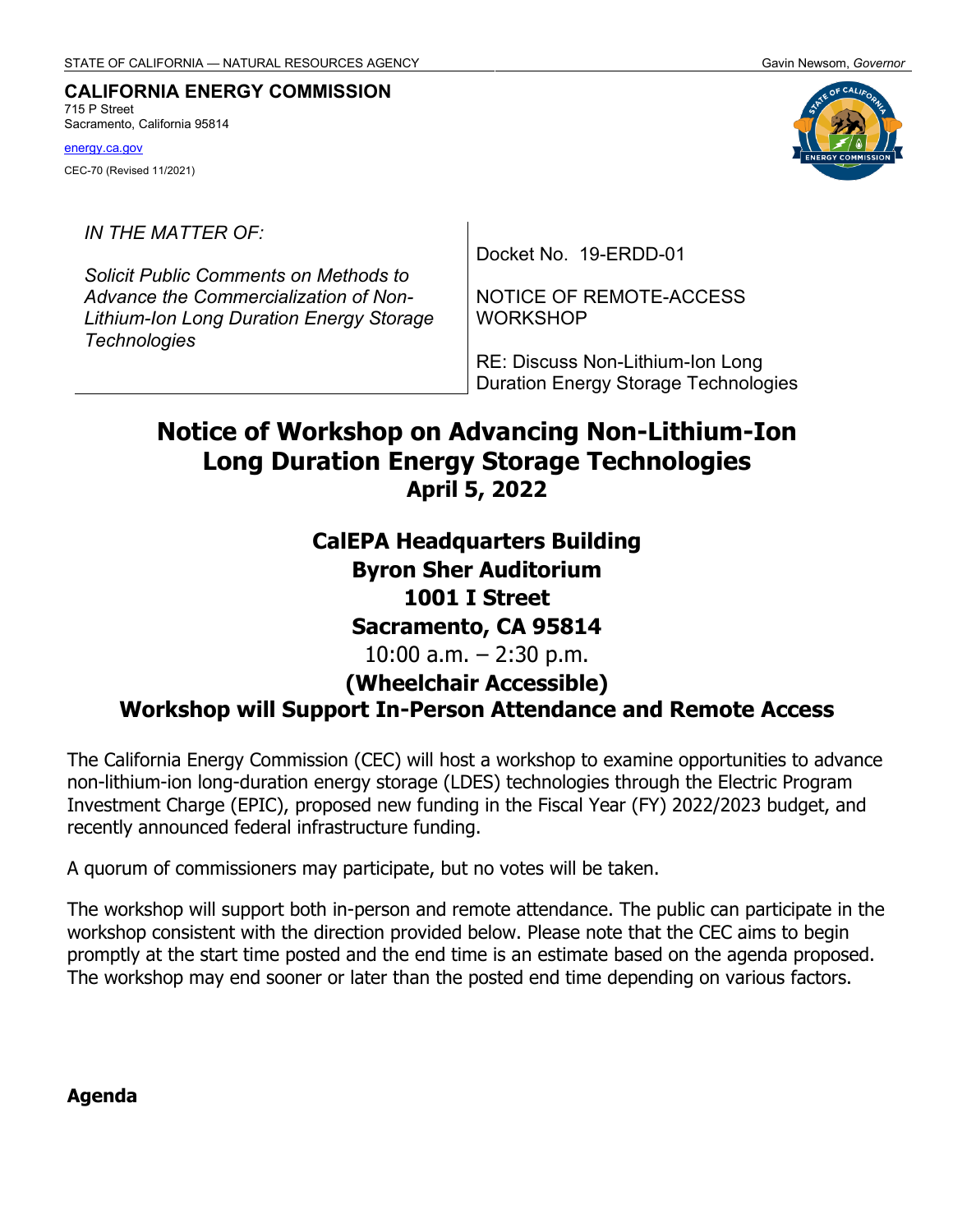CEC staff is seeking input from industry representatives, researchers, government agencies, and other interested parties to inform the direction and scope of future research efforts under EPIC, implementation of the proposed new funding in the FY 2022/2023 Budget for LDES technologies, and the use of these funding resources to attract additional federal funding authorized under the Infrastructure Investment & Jobs Act of 2021.

Workshop speakers will review the state of the LDES market with a focus on California and identify opportunities for further development and scale-up of LDES technologies to meet the future requirements of California's electric grid and support the implementation of Senate Bill (SB) 100 (Chapter 312, Statutes of 2018). Public comment will be enabled during the workshop.

Workshop presentations and panels will include:

- 1) Review of EPIC-funded energy storage research and an overview of the latest EPIC grants supporting LDES.
- 2) Discussions by the California Public Utilities Commission (CPUC) and California Independent System Operator (California ISO) on the latest projections for the need for energy storage to meet the needs of California's grid and the implementation of SB 100.
- 3) Discussion led by a representative from the U.S. Department of Energy on its LDES plans and opportunities for LDES under the Infrastructure, Investment & Jobs Act of 2021.
- 4) Discussions by LDES industry association representatives and LDES technology providers on the value and ability of non-lithium-ion LDES technologies to meet California's projected needs and how the state can help accelerate the commercialization status of these technology solutions.
- 5) Open discussion with members on the dais and attendees to the workshop.
- 6) Public Comment.

A detailed meeting agenda will be posted before the workshop at [https://www.energy.ca.gov/event-calendar.](https://www.energy.ca.gov/event-calendar)

## **Background**

California's passage of SB 100 continues to change the energy landscape in the state by increasing the need for clean energy resources and energy storage to ensure that the grid of the future will continue to provide safe and reliable energy to the residents of California. Former Governor Brown signed Executive Order B-55-18 to achieve carbon neutrality in California by 2045. Effectively integrating 100 percent renewable and zero-carbon electricity and achieving carbon neutrality in the state by 2045 will require rigorous analysis of implementation considerations. Energy storage is one of the key technologies needed for California to expand the clean energy generation supporting California to ensure that the grid can operate efficiently, safely and cost-effectively with renewable and zero-carbon resources.

As part of the planning process, the CPUC developed and manages the Integrated Resource Plan and Long-Term Procurement Plan (IRP-LTPP) that projects the state's future energy storage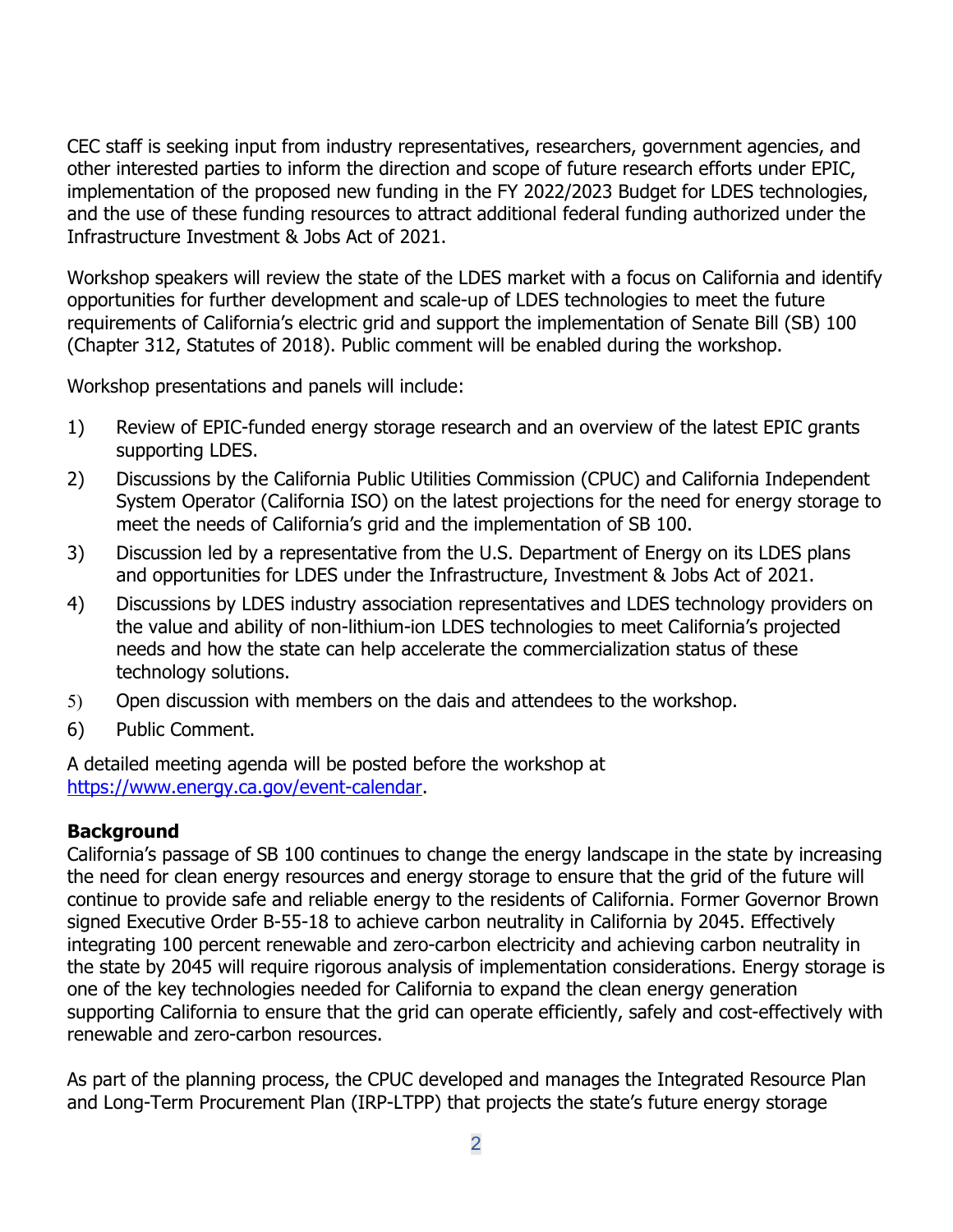procurement needs. The IRP-LTPP projects future needs of 14,741 MW of battery energy storage and another 1000 MW of pumped (long duration) hydro energy storage by 2032 (CPUC R.20-05- 003, Decision Adopting 2021 Preferred System Plan, February 10, 2022). In March 2021, California released the SB 100 Joint Agency Report that projected what California would need to meet the requirements of SB 100 by 2045. The report identified a need to triple the amount of renewable energy and increase by eight times the amount of energy storage available to support California's grid. These projections clearly identify the need for a rapidly growing energy storage portfolio in California, and the full role of LDES in this portfolio is still being determined.

As of March 2022, an estimated 3,000 MW of battery energy storage systems have been installed in California, and a rapid increase in installed systems is planned over the next decade. One of the challenges is that most of these battery systems use one technology—lithium-ion. While lithium-ion has demonstrated a strong capability to support short-term energy storage durations (normally defined as 4 hours or less), this technology is not considered ideal for longer durations of 8 hours or more. With the supply chain issues the nation and the world are currently experiencing, it is unclear whether the lithium-ion industry can continue to meet the rapidly growing needs of California on the timeline needed. Numerous states and countries are also developing zero-carbon goals and creating a rapidly growing international demand for battery energy storage. At the same time, many non-lithium-ion technologies are advancing from being emerging technologies to becoming commercially viable technologies that can provide California new options to meet critical grid needs while providing lower costs, higher reliability, increased duty cycles, longer system life, and a more diverse supply chain than lithium-ion batteries.

California is leading the nation in researching new and emerging energy storage technologies to support increased grid reliability, resiliency, and flexibility. For over a decade, the EPIC program has researched the full range of new and emerging energy storage technologies. These technologies offer the state potentially lower costs, higher reliability, improved safety, and a longer operational life. In 2020, the EPIC program awarded 25 new grants for emerging energy storage technologies, and 11 of those grants were for various emerging non-lithium-ion LDES technology evaluations and demonstrations. The current proposed new FY 2022/2023 budget includes \$380 million that is under consideration by the Legislature that would be administered by the CEC to advance the commercial state of non-lithium-ion LDES technologies to allow California to have more energy storage technology options in the future. As the state considers future grid solution options, this workshop will provide an opportunity to discuss how best to use these proposed onetime state funds to advance technologies and potentially attract additional federal funding authorized under the Infrastructure Investment & Jobs Act of 2021 into California.

#### **Remote Attendance Instructions**

The workshop may be accessed by clicking the Zoom link below or visiting [Zoom](https://join.zoom.us/) at https://join.zoom.us and entering the ID and password for the workshop listed below. If you experience difficulties joining, contact Zoom at (888) 799-9666 ext. 2, or the Public Advisor at [publicadvisor@energy.ca.gov](mailto:publicadvisor@energy.ca.gov) or at (916) 957-7910.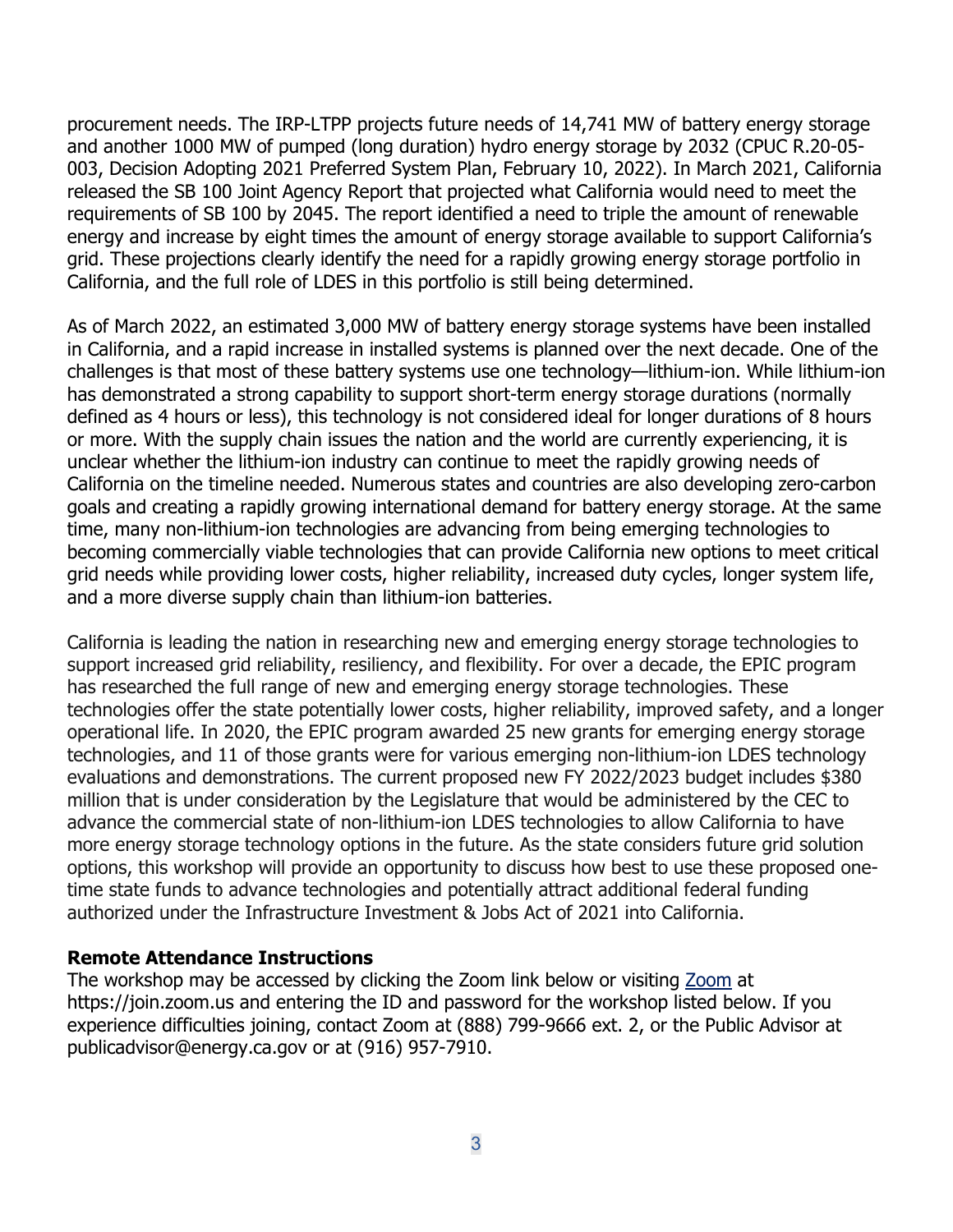## **Link to Workshop:** <https://energy.zoom.us/j/94623702549?pwd=OEhvYkJYMExEV3BLcW54UHZDSjdTQT09> **ID: 946 2370 2549 Password: CEC2022**

Use the "raise hand" feature to indicate you want to speak and the event facilitator will indicate when your line is open and ready for you to make comment.

**To Participate by Telephone**, dial (786) 635-1003 or (888) 475-4499 (Toll Free). When prompted, enter the **ID: 946 2370 2549**. To comment, dial \*9 to "raise your hand" and \*6 to mute/unmute your phone line.

**Zoom's closed captioning service** will be enabled for the meeting. Attendees can use the service by clicking on the "live transcript" icon and then choosing either "show subtitle" or "view full transcript". The closed captioning service can be stopped by exiting out of the "live transcript" or selecting the "hide subtitle" icon. Closed captioning cannot be exited by phone.

## **Public Comment**

**Oral comments** will be accepted at the end of the workshop. Comments may be limited to three minutes or less per speaker and one person per organization. If participating via Zoom's online platform, use the "raise hand" feature so the administrator can announce your name and unmute you. If you are participating by telephone, press \*9 to "raise your hand" and \*6 to mute/unmute.

**Written comments** must be submitted to the Docket Unit by 5:00 p.m. on April 26, 2022.

Written and oral comments, attachments, and associated contact information (including address, phone number, and email address) will become part of the public record of this proceeding with access available via any internet search engine.

The CEC encourages use of its electronic commenting system. Visit the [e-commenting page](https://www.energy.ca.gov/proceedings/e-filing-and-e-commenting) <https://efiling.energy.ca.gov/EComment/EComment.aspx?docketnumber=19-ERDD-01>

at [https://efiling.energy.ca.gov/Lists/DocketLog.aspx?docketnumber=19-ERDD-01,](https://efiling.energy.ca.gov/Lists/DocketLog.aspx?docketnumber=19-ERDD-01) which links to the comment page for this docket. Enter your contact information and a comment title describing the subject of your comment(s). Comments may be included in the "Comment Text" box or attached as a downloadable, searchable document in Microsoft® Word or Adobe® Acrobat®. The maximum file size allowed is 10 MB.

Written comments may be submitted by email. Include docket number 19-ERDD-01 and Workshop on Advancing Non-Lithium-Ion Long Duration Energy Storage Technologies in the subject line and email to [docket@energy.ca.gov.](mailto:docket@energy.ca.gov)

A paper copy may be sent to: